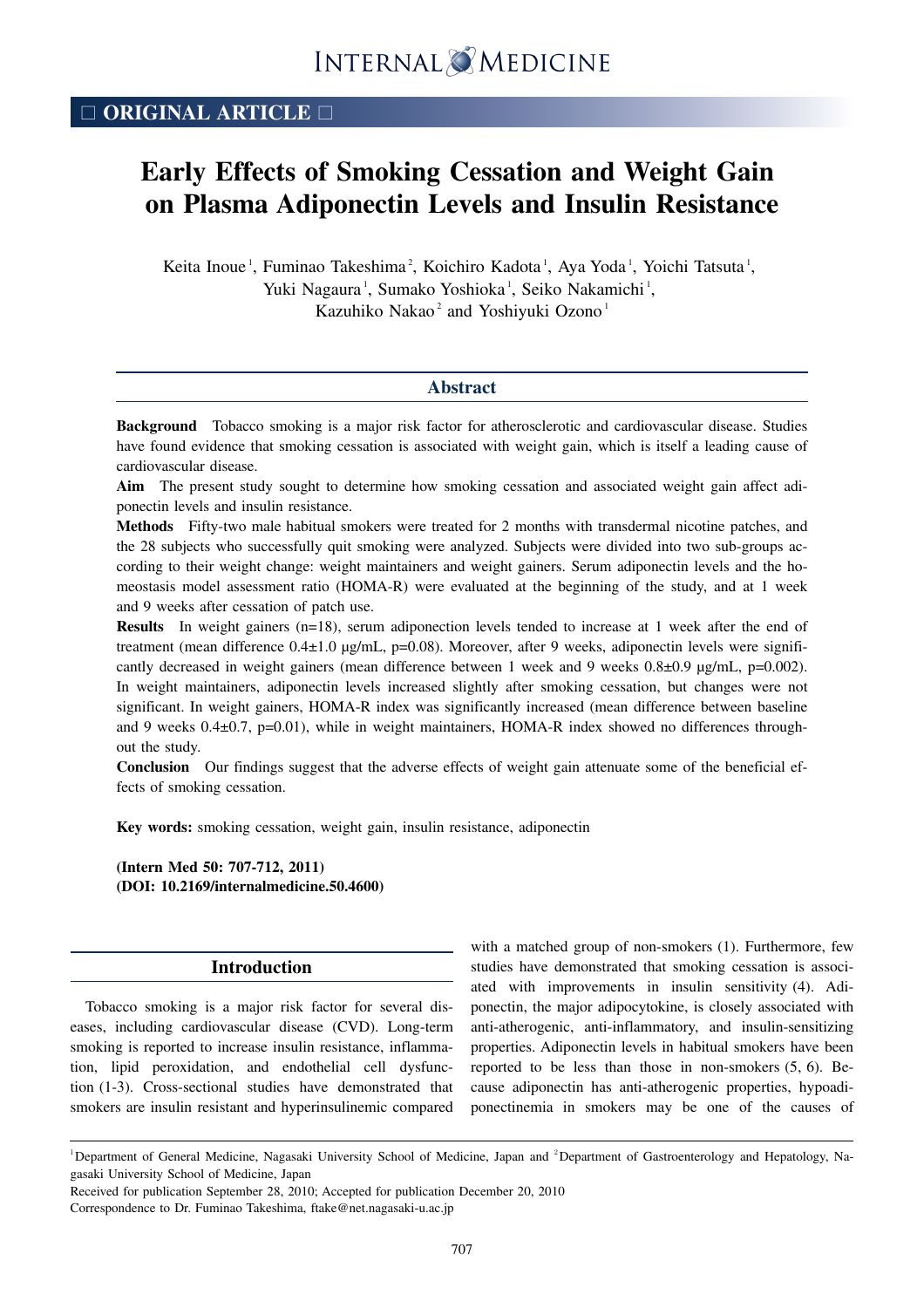smoking-induced atherosclerotic disease. Although smoking cessation is expected to improve the decreased levels of adiponectin, only a few reports (7, 8) have examined the effect of smoking cessation on adiponectin levels.

Various studies have found that smoking cessation is associated with weight gain, which is itself a leading cause of CVD. Only a few studies have investigated the effects of weight gain after smoking cessation on CVD (9). Wada et al (10) demonstrated that the odds ratio of metabolic syndrome onset for past smokers was higher than that for nonsmokers due to the subsequent body weight gain after quitting smoking. Yoon et al (11) demonstrated that weight gainers after smoking cessation had increases in blood pressure and serum levels of total cholesterol, triglycerides, and glucose.

The present study sought to determine how smoking cessation and subsequent weight gain affected adiponectin levels and insulin resistance.

## **Materials and Methods**

## **Patients**

In this study, we defined habitual smokers as current smokers who smoked more than 10 pack-years (calculated as packs per day  $\times$  smoking years, or as cigarettes per day  $\times$ smoking years/20). Subjects comprised 52 male habitual smokers (mean age,  $48.6 \pm 15.6$  years; range, 20-74 years). Subjects received no remuneration, but habitual smokers received nicotine patches at no cost.

Habitual smokers were treated for 8 weeks with transdermal nicotine patches (Nicotinell TTS, Novartis Pharma K. K., Tokyo, Japan ). They used 52.5-mg patches for 4 weeks, 35-mg patches for 2 weeks, and 17.5-mg patches for 2 weeks. After treatment was started, patients were not allowed to smoke. We discontinued treatment and excluded subjects from the study if they resumed smoking. None of the subjects was being treated with painkillers, antidepressants, hormone drugs, or medicines for the stomach or bowels. Patients with diabetes mellitus, endocrine disease, renal failure, severe obesity (body mass index [BMI]  $>40$  kg/m<sup>2</sup>), cachexia, or alcohol abuse were excluded from the study. We divided subjects into two sub-groups according to their weight change after quitting smoking: weight maintainers (those who gained <3% in BMI after smoking cessation) and weight gainers (those who gained  $\geq$ 3% in BMI after smoking cessation). The study protocol was approved by the Medical Ethics Committee of Nagasaki University. Written informed consent was obtained from each subject in accordance with the Helsinki Declaration.

#### **Laboratory investigations**

Venous blood samples were collected in the morning after an overnight fast at the beginning of the study, after 2 months of treatment, and after 4 months. Total cholesterol (TC), triglyceride (TG), high-density lipoprotein cholesterol (HDL-C), low-density lipoprotein cholesterol (LDL-C), fasting plasma glucose, serum adiponectin, hyper sensitivity Creactive protein (hsCRP), tumor necrosis factor  $α$  (TNF- $α$ ), and interleukin-6 (IL-6) levels were measured (SRL, Tokyo, Japan). The homeostasis model assessment ratio (HOMA-R) index was used to evaluate insulin resistance and was calculated as fasting immunoreactive insulin ( $\mu$ u/mL)  $\times$  fasting plasma glucose (mg/dL)/405. LDL to HDL cholesterol ratio was used as an evaluation of cardiovascular disease risk and was calculated as LDL-C (mg/dL) divided by HDL-C (mg/ dL).

## **Vascular study**

Carotid intima-media thickness (CIMT), cardio ankle vascular index (CAVI), flow-mediated dilatation (FMD), and nitroglycerin-induced dilatation (NID) were measured as risk factors for atherosclerosis. These tests were measured at the beginning of the study, and at 1 and 9 weeks after cessation of the nicotine patch. CIMT was measured using ultrasonography with a 7.5-Mhz linear array scanner (ALOKA, Tokyo, Japan). CIMT was measured on the far wall of the mid and distal common carotid artery and defined as the distance between the lumen-intima interface and the media adventitia interface using Intima Scope analysis software (SoftMedical Co., Ltd, Tokyo, Japan). CAVI, which assesses the stiffness of arteries, was measured using VaseraVS-1000 vascular screening system (Fukuda Denshi, Tokyo, Japan) after at least 10 min rest in the supine position. FMD and NID, which assess the health of the vascular endothelium, were measured in accordance with published guidelines (12) using ultrasonography equipped with a 7.5-MHz liner array transducer (ALOKA, Tokyo, Japan) with a probe-holding device and a rapid cuff inflator (Saraya, Osaka, Japan). Participants took 0.075 mg nitroglycerin (Nippon Kayaku, Tokyo, Japan) by sublingual route after at least 10 min rest following FMD measurements. NID, which assesses vascular smooth muscle dependent vasodilatation, was subsequently measured by way of comparison with endotheliumdependent vasodilatation. BMI was calculated by dividing weight (in kilograms) by the square of height (in meters). Blood pressure was measured in the right brachial artery in a sitting position using automatic hemodynamometer (BP203RVIII, COLIN, Tokyo, Japan). All analyses were carried out without the investigator knowing which group the patient was in.

#### **Statistical analysis**

All data are expressed as means ± standard deviation. Differences between groups were examined for statistical significance using the student's *t*-test. p<0.05 was considered statistically significant.

## **Results**

Of the 52 smokers, 28 smokers succeeded in quitting until 9 weeks after cessation of patch use, whereas 24 smokers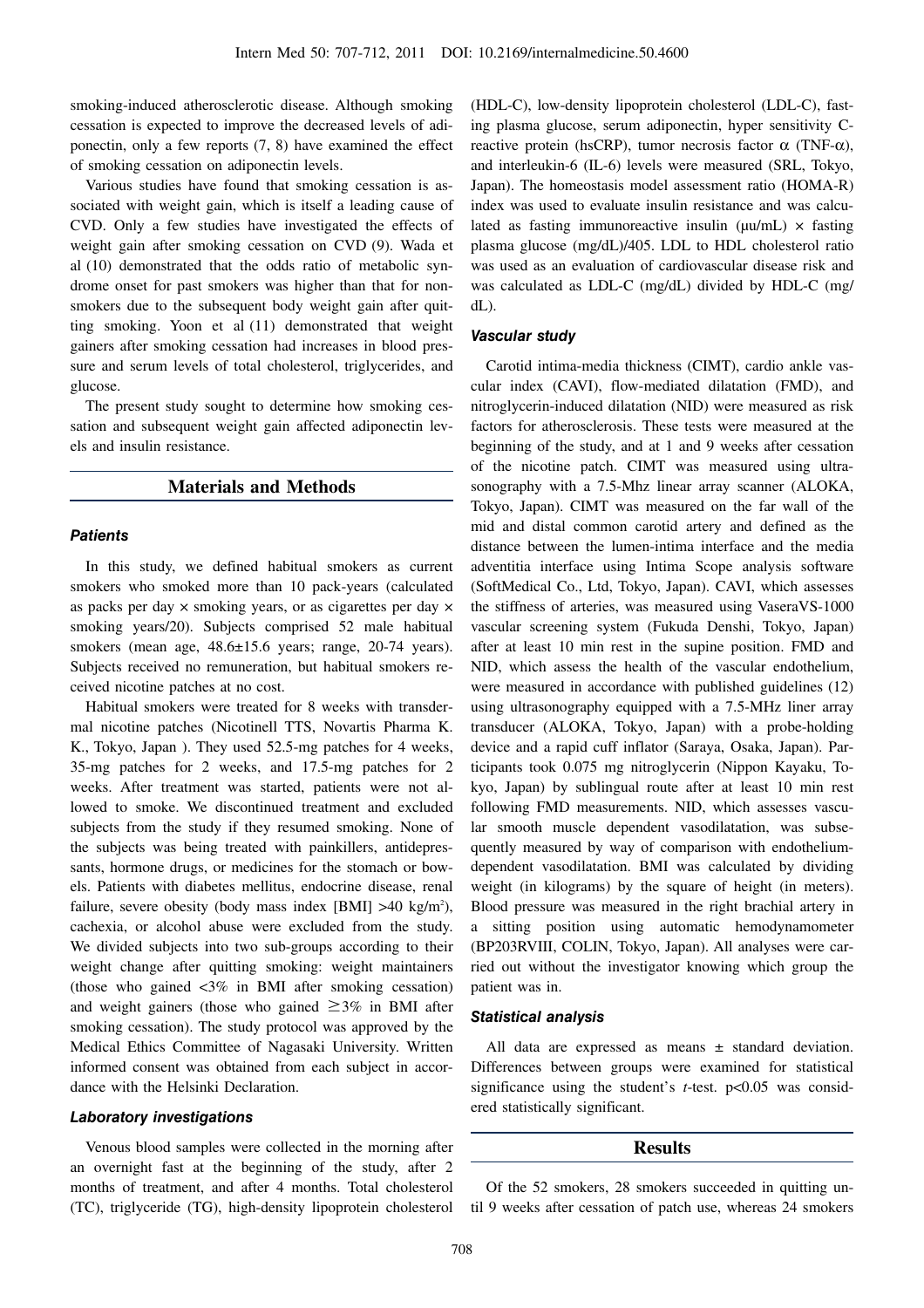| Charastristics                   | 1 week after the<br>Baseline<br>end of treatment |                  | p <sup>1</sup> | 9 weeks after the<br>end of treatment | $p^2$  | $p^3$  |
|----------------------------------|--------------------------------------------------|------------------|----------------|---------------------------------------|--------|--------|
| Age                              | $56.3 \pm 12.3$                                  |                  |                |                                       |        |        |
| Smoking amount (pack vear)       | $53.9 \pm 26.7$                                  |                  |                |                                       |        |        |
| Body weight (kg)                 | $64.9 \pm 11.9$                                  | $66.8 \pm 11.8$  | < 0.01         | $67.4 \pm 11.8$                       | < 0.01 | < 0.01 |
| Body mass index $(kg \cdot m^2)$ | $23.1 \pm 3.4$                                   | $23.8 \pm 3.5$   | < 0.01         | $24.1 \pm 3.4$                        | < 0.01 | < 0.01 |
| $LDL$ cholesterol $(mg/dL)$      | $110.4 \pm 23.8$                                 | $110.6 \pm 22.8$ | 0.91           | $113.6 \pm 25.3$                      | 0.34   | 0.31   |
| HDL cholesterol (mg/dL)          | $58.1 \pm 11.6$                                  | $60.9 \pm 14.7$  | 0.02           | $61.5 \pm 17.0$                       | 0.65   | 0.07   |
| LDL-C/HDL-C ratio                | $1.9 + 0.6$                                      | $1.9 + 0.6$      | 0.34           | $2.0 \pm 0.7$                         | 0.26   | 0.79   |
| Triglycerides (mg/dL)            | $142.4 \pm 84.5$                                 | $150.3 \pm 93.9$ | 0.64           | 155.6±95.8                            | 0.62   | 0.47   |
| HOMA-R index                     | $1.2 \pm 0.9$                                    | $1.4 \pm 1.0$    | 0.64           | $1.5 \pm 1.0$                         | 0.11   | 0.12   |
| hs $CRP$ (ng/mL)                 | 1045±1117                                        | $1047 \pm 1511$  | 1.00           | 1354±2214                             | 0.50   | 0.38   |
| $IL-6$ (pg/m $L$ )               | $2.0 + 1.0$                                      | $2.0 \pm 1.4$    | 0.97           | $2.3 \pm 1.6$                         | 0.35   | 0.29   |
| TNF- $\alpha$ (pg/mL)            | $1.1 \pm 0.5$                                    | $1.2 \pm 0.6$    | 0.24           | $1.1 + 0.5$                           | 0.67   | 0.61   |
| Adiponectin $(\mu g/mL)$         | $4.0 \pm 1.9$                                    | $4.3 \pm 2.3$    | 0.08           | $3.9 \pm 2.1$                         | 0.02   | 0.61   |
| $CIMT$ (mm)                      | $0.77 \pm 0.24$                                  | $0.75 \pm 0.18$  | 0.48           | $0.77 \pm 0.20$                       | 0.35   | 0.96   |
| CAVI                             | $8.5 \pm 1.2$                                    | $8.6 \pm 1.3$    | 0.80           | $8.3 \pm 1.1$                         | 0.12   | 0.27   |
| ABI                              | $1.17 \pm 0.06$                                  | $1.14 \pm 0.06$  | 0.11           | $1.15 \pm 0.07$                       | 0.56   | 0.30   |
| FMD $(\%)^{\dagger}$             | $3.7 \pm 2.1$                                    | $4.6 \pm 2.0$    | 0.12           | $4.3 \pm 1.9$                         | 0.38   | 0.28   |

**Table 1. Changes in Clinical Characteristics after Smoking Cessation**

 $p<sup>1</sup>$  compared 1 week after the end of treatment with baseline

 $p^2$ : compared 9 weeks with 1 week after the end of treatment

p3 :compared 9 weeks after the end of treatment with baseline

failed to quit (10 smokers succeeded in quitting until 1 week after cessation of patch use, but began smoking again, and the other 14 smokers resumed smoking during patch use). Thus, only data from the 28 subjects who successfully quit smoking were analyzed. Table 1 shows the clinical characteristics at baseline and after smoking cessation. Among all 28 patients, body weight and BMI significantly increased by 1.9±1.7 kg (p<0.001) and 0.7±0.7 kg/m<sup>2</sup> (p< 0.001) respectively, at 1 week after the end of treatment, and an additional  $0.6 \pm 1.1$  kg (p=0.006) and  $0.2 \pm 0.4$  kg/m<sup>2</sup> (p=0.005) respectively, at 9 weeks after the end of treatment.

## **HOMA-R was increased and adiponectin levels were decreased in weight gainers after smoking cessation**

Among all subjects, serum adiponection levels were increased at 1 week after the end of treatment, but this change was not significant (mean difference 0.3±0.9 μg/mL, p= 0.08). However at 9 weeks after the end of treatment, adiponectin levels were significantly decreased (mean difference between 1 week and at 9 weeks after the end of treatment 0.4±0.9 μg/mL, p=0.02). HOMA-R index increased gradually after smoking cessation, but this change was not significant. No significant difference was observed among hsCRP, TNF-α, IL-6, or LDL-C/HDL-C.

Next, we compared clinical characteristics between weight gainers (Table 2) and weight maintainers (Table 3). In weight gainers (n=18), serum adiponection levels were increased at the end of 1 week after the end of treatment, but this change was not significant (mean difference  $0.4\pm1.0$  µg/ mL, p=0.08). Moreover, at 9 weeks after the end of treatment, adiponectin levels were significantly decreased (mean

difference between 1 week and at 9 weeks after the end of treatment 0.8±0.9 μg/mL, p=0.002). In weight maintainers (n=10), adiponectin increased slightly after smoking cessation, but this difference was not significant.

In weight gainers, HOMA-R index increased gradually after smoking cessation, and the difference between baseline and 9 weeks after the end of treatment was significant (mean difference  $0.4\pm0.7$ , p=0.01). However, in weight maintainers, HOMA-R index showed no differences between baseline and at 1 week or at 9 weeks after the end of treatment.

## **Vascular study showed no differences after smoking cessation**

Among all patients, CIMT, CAVI, and ABI showed no differences between baseline and at 1 week or at 9 weeks after the end of treatment (Table 1). Even in weight gainers (Table 4) or weight maintainers (Table 5) CIMT, CAVI, and ABI showed no differences between baseline and at 1 week or at 9 weeks after the end of treatment. FMD was measured in a part of all patients and increased at 1 week after the end of treatment, but this change was not significant (mean difference  $0.9\pm1.4\%$ , n=8, p=0.12). This increase was temporal, and at 9 weeks after the end of treatment, FMD decreased, although changes were not significant (mean difference between 1 week and at 9 weeks after the end of treatment  $0.3 \pm 1.0\%$ , p=0.38) (Table 1).

## **Discussion**

Insulin resistance is key in the pathophysiology of metabolic syndrome. Epidemiologic evidence and experimental studies have suggested that smoking impairs glucose toler-

<sup>†</sup> : n=8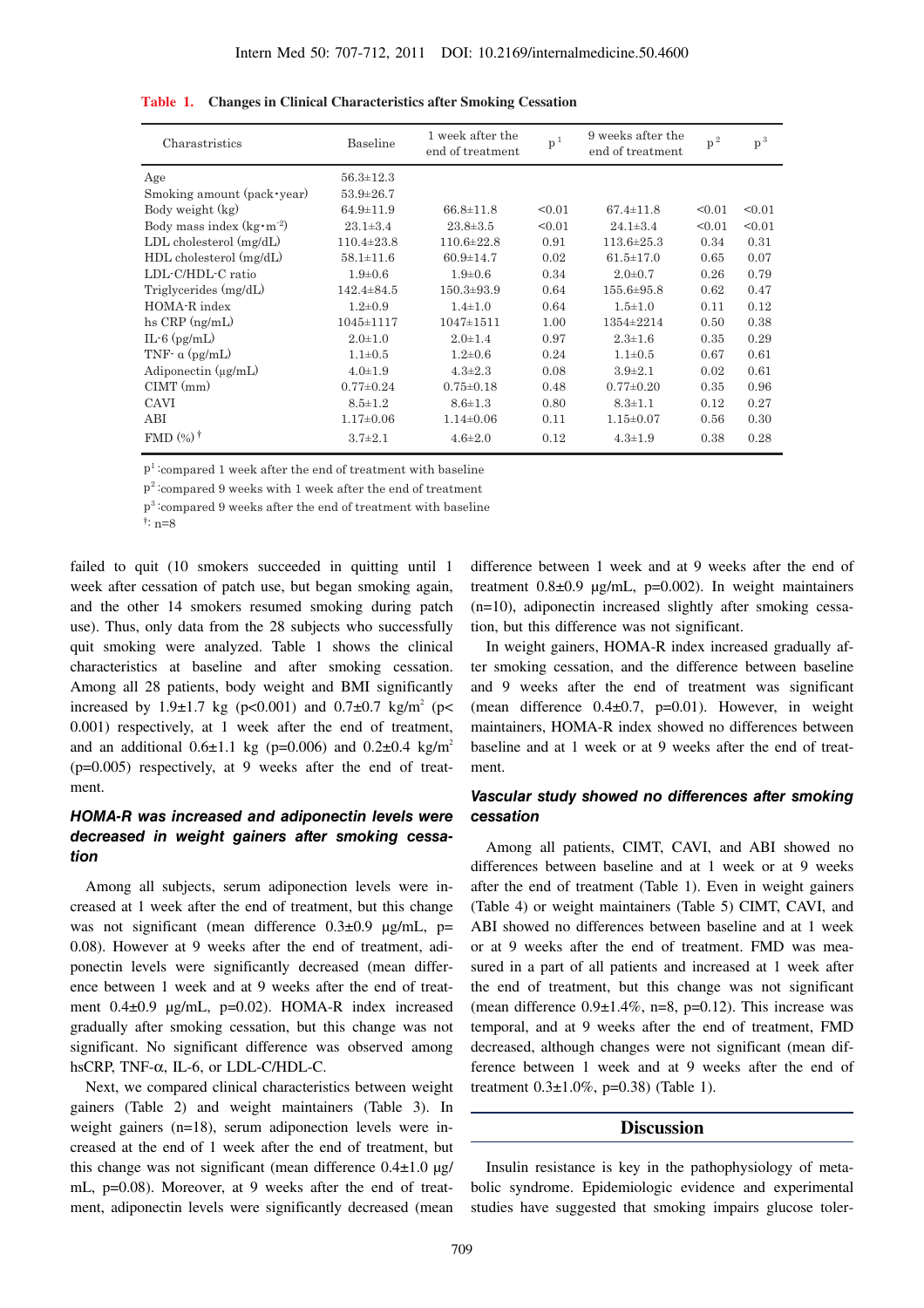| Charastristics                    | Baseline                           | 1 week after the<br>end of treatment | $p^{\perp}$ | 9 weeks after the<br>end of treatment | $p^2$  | $p^3$  |
|-----------------------------------|------------------------------------|--------------------------------------|-------------|---------------------------------------|--------|--------|
| Age<br>Smoking amount (pack year) | $54.2 \pm 12.4$<br>$53.0 \pm 28.0$ |                                      |             |                                       |        |        |
| Body mass index $(kg \cdot m^2)$  | $23.1 \pm 3.4$                     | $24.1 \pm 3.6$                       | < 0.01      | $24.5 \pm 3.5$                        | < 0.01 | < 0.01 |
| LDL-C/HDL-C ratio                 | $1.9 \pm 0.6$                      | $1.8 \pm 0.6$                        | 0.34        | $1.9 \pm 0.7$                         | 0.08   | 0.93   |
| HOMA-R index                      | $1.0 \pm 0.6$                      | $1.4 \pm 1.1$                        | 0.07        | $1.5 \pm 1.2$                         | 0.43   | 0.01   |
| hs $CRP$ (ng/mL)                  | $1070 \pm 1292$                    | $626 \pm 436$                        | 0.16        | $1084 \pm 1794$                       | 0.17   | 0.74   |
| Adiponectin $(\mu g/mL)$          | $4.2 \pm 2.2$                      | $4.6 \pm 2.6$                        | 0.08        | $3.9 \pm 2.3$                         | < 0.01 | 0.34   |

**Table 2. Changes of HOMA-R and Adiponectin in Weight Gainers after Smoking Cessation**

 $p<sup>1</sup>$ : compared 1 week after the end of treatment with baseline

 $p^2$ : compared 9 weeks with 1 weekafter the end of treatment

p3 :compared 9 weeks after the end of treatment with baseline

**Table 3. Changes of HOMA-R and Adiponectin in Weight Maintainers after Smoking Cessation**

| Charastristics                               | <b>Baseline</b>                    | 1 week after the<br>end of treatment | $p^{\perp}$  | 9 weeks after the<br>end of treatment | $p^2$        | $\mathbf{p}^3$ |
|----------------------------------------------|------------------------------------|--------------------------------------|--------------|---------------------------------------|--------------|----------------|
| Age<br>Smoking amount (pack vear)            | $59.4 \pm 11.3$<br>$61.7 \pm 26.7$ |                                      |              |                                       |              |                |
| Body mass index $(kg \cdot m^2)$             | $23.2 \pm 3.8$                     | $23.4 \pm 3.5$                       | 0.29         | $23.4 \pm 3.3$                        | 0.78         | 0.42           |
| LDL-C/HDL-C ratio                            | $2.1 \pm 0.6$                      | $2.1 \pm 0.6$                        | 0.50         | $2.1 \pm 0.6$                         | 0.56         | 0.96           |
| HOMA-R index                                 | $1.4 \pm 1.3$                      | $1.3 \pm 0.8$                        | 0.76         | $1.3 \pm 0.7$                         | 0.98         | 0.77           |
| hs $CRP$ (ng/mL)<br>Adiponectin $(\mu g/mL)$ | 798±367<br>$3.3 \pm 1.1$           | 1596±2334<br>$3.3 \pm 1.2$           | 0.38<br>0.78 | 722±415<br>$3.5 \pm 1.6$              | 0.34<br>0.46 | 0.63<br>0.51   |

 $p<sup>1</sup>$ : compared 1 week after the end of treatment with baseline

 $p^2$ :compared 9 weeks with 1 weekafter the end of treatment

 $p<sup>3</sup>$ : compared 9 weeks after the end of treatment with baseline

ance and insulin sensitivity (13). The risk for insulin resistance is also closely linked to the degree of smoking (14). Interestingly, Eliasson et al (15) demonstrated that the degree of insulin sensitivity, measured with the euglycemic hyperinsulinemic clamp technique, is increased after smoking cessation in spite of a modest increase in body weight. Assali et al (4) also demonstrated that insulin sensitivity assessed by minimal model analysis is increased after nicotine withdrawal. Plasma adiponectin concentrations are associated with insulin resistance. Otsuka et al (7) demonstrated the plasma adiponectin levels in Japanese patients with stable angina pectoris were elevated 6 months after smoking cessation. Efstathiou et al (8) also demonstrated that adiponectin levels in healthy Greek smokers were increased 9 weeks after smoking cessation. Nicotine directly inhibits the adiponectin gene expression (8). The consumption of circulating adiponectin also occurs in injured vascular walls (16). Smoking cessation has been suggested to increase the level of adiponectin by reducing the smoking-induced detrimental effects on adiponectin. Although smoking cessation has beneficial effects on CVD morbidity and mortality, it is also associated with weight gain, which is also a strong risk factor for CVD. Weight gain is also associated with a substantial risk for abnormal glucose tolerance and insulin resistance (16). In the present study, we confirmed that smoking cessation increased body weight and BMI and demonstrated that HOMA-R in weight gainers was significantly increased after smoking cessation, whereas that in weight maintainers was not. We also demonstrated that adiponectin in weight gainers was decreased at 9 weeks after the end of treatment, whereas that in weight maintainers was not. Our findings strongly suggested that the adverse effects of weight gain attenuate some of the beneficial effects of smoking cessation and that interventions to reduce the weight gain that occurs with smoking cessation might be necessary to gain the maximum benefit from smoking cessation. In the present study even in the weight maintainers, HOMA-R and adiponectin showed no significant differences between the baseline and after the smoking cessation. Conflicting results from previous reports (4, 15) may have been due to the length of the period after the cessation, differences in patient characteristics (age, gender, race, underlying disease), or smaller sample number.

The mechanisms of weight gain after smoking cessation include an increase in energy intake, a decrease in energy expenditure, a decrease in physical activity and an increase in lipoprotein lipase activity (10, 18). Recently, our group demonstrated that the rate of gastric emptying was temporally accelerated after smoking cessation (19). As there is a positive correlation between gastric emptying and appetite, the acceleration of gastric emptying may be involved in the increase in energy intake after smoking cessation. Another factor contributing to weight gain is genetic factors. Munafó et al demonstrated that dopamine D4 receptor (DRD4) geno-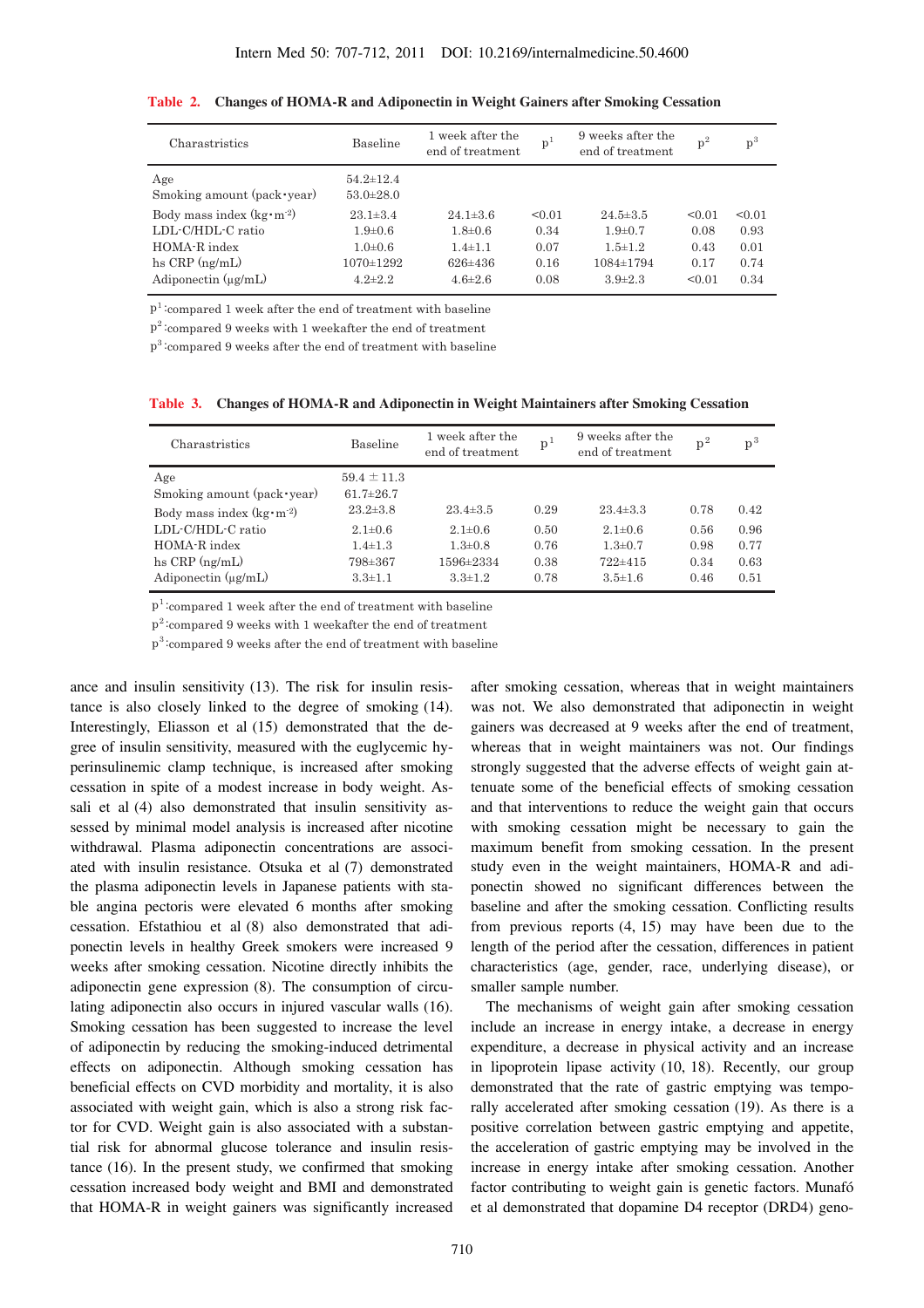| Charactristics | <b>Baseline</b>                                               | 1 week after the<br>end of treatment | n <sup>1</sup> | 9 weeks after the<br>end of treatment | $n^2$ | $n^{\circ}$ |
|----------------|---------------------------------------------------------------|--------------------------------------|----------------|---------------------------------------|-------|-------------|
| $CIMT$ (mm)    | $0.72 \pm 0.12$                                               | $0.72 \pm 0.14$                      | 0.97           | $0.72 \pm 0.15$                       | 0.94  | 0.99        |
| CAVI           | $8.5 \pm 1.3$                                                 | $8.2 \pm 0.7$                        | 0.35           | $8.0 \pm 1.0$                         | 0.36  | 0.21        |
| ABI            | $1.16 \pm 0.05$                                               | $1.13 \pm 0.06$                      | 0.09           | $1.16 \pm 0.08$                       | 0.07  | 0.87        |
| $\overline{1}$ | $\mathbf{1}$ $\mathbf{0}$ $\mathbf{1}$<br>$\alpha$ , $\alpha$ |                                      |                |                                       |       |             |

**Table 4. Vascular Study in Weight Gainers after Smoking Cessation**

p1: compared 1 week after the end of treatment with baseline

p2: compared 9 weeks with 1 week after the end of treatment

p3: compared 9 weeks after the end of treatment with baseline

| Table 5. |  |  |  |  | Vascular Study in Weight Maintainers after Smoking Cessation |  |  |
|----------|--|--|--|--|--------------------------------------------------------------|--|--|
|----------|--|--|--|--|--------------------------------------------------------------|--|--|

| Charactristics | <b>Baseline</b> | 1 week after the<br>end of treatment | n <sup>1</sup> | 9 weeks after the<br>end of treatment | $n^2$ | n <sup>o</sup> |
|----------------|-----------------|--------------------------------------|----------------|---------------------------------------|-------|----------------|
| $CIMT$ (mm)    | $0.83 \pm 0.36$ | $0.77 \pm 0.21$                      | 0.41           | $0.82 \pm 0.26$                       | 0.23  | 0.98           |
| CAVI           | $8.7 \pm 1.0$   | $8.8 \pm 1.0$                        | 0.57           | $8.8 \pm 1.2$                         | 0.75  | 0.80           |
| ABI            | $1.19 \pm 0.04$ | $1.15 \pm 0.08$                      | 0.16           | $1.14 \pm 0.06$                       | 0.66  | 0.08           |

p1: compared 1 week after the end of treatment with baseline

p2: compared 9 weeks with 1 week after the end of treatment

p3: compared 9 weeks after the end of treatment with baseline

type was significantly associated with BMI, and possession of the -521 C-allele is associated with increased BMI after smoking cessation (20). The DRD4 gene has also been reported to be associated with human personality trait of novelty seeking, which is also associated with obesity and food craving (20).

There are some interventions that have been specifically designed to reduce weight gain after smoking cessation (17). Although behavioral interventions such as general advice are not effective, individualized programs, such as low-calorie diets and cognitive behavioral therapy (CBT), were associated with reduced weight gain (18). Current medications for smoking cessation do not prevent weight gain, although both bupropion and fluoxetine were found to blunt weight gain during treatment (19, 20). Further studies using combination CBT and pharmacotherapy are thus warranted. In the present study one-third of subjects did not gain weight and we could divide the patients into two groups: weight maintainers and weight gainers. If we can predict who will be a weight gainer after smoking cessation, more effective and intensive interventions will be practicable. A genetic approach to know the candidate who will likely be a weight gainer may be useful to tailor the smoking cessation program to prevent the weight gain after cessation in future.

FMD in the brachial artery using ultrasound has been shown to reflect endothelium-dependent vasodilation (21). Endothelial dysfunction represents an early stage in the development of atherosclerosis, which results in CVD. Previous studies (22) have demonstrated that FMD in chronic smokers is significantly lower than that in nonsmokers and that acute smoking impairs endothelial function (23). Although smoking-induced endothelial dysfunction is suggested, few studies have investigated the early effect of smoking cessation on endothelial function. In the largest prospective randomized trial to date, Johnson et al (24) demonstrated that FMD increased after 1 year in those who

quit smoking, but did not change in those who continued to smoke. The present study offers a prospective examination of the early effects of smoking cessation on FMD. We showed that FMD tended to be increased at 1 week after the end of treatment but returned to baseline levels at 9 weeks after the end of treatment. Various studies (9) have found evidence that weight gain is greater during the first 1 - 2 months following smoking cessation. The adverse effects of weight gain after smoking cessation might be also greater at that time and attenuate the beneficial effects of smoking cessation on FMD. We did not have a high enough number of smokers whose FMD was measured to analyze the effect of smoking cessation on sub-groups (that is, weight gainers and weight maintainers). Larger prospective studies in which FMD of weight gainers is compared with that of weight maintainers are essential to clarify how weight gain after smoking cessation affects FMD.

In conclusion, we have demonstrated that HOMA-R in weight gainers was significantly increased after smoking cessation and adiponectin in weight gainers was also decreased at 9 weeks after the end of treatmentt. Our findings strongly suggested that the adverse effects of weight gain attenuate some of the beneficial effects of smoking cessation and that interventions to prevent the weight gain after smoking cessation might be necessary to gain the maximum benefit from smoking cessation.

#### **The authors state that they have no Conflict of Interest (COI).**

#### **Acknowledgement**

This work was financially supported by a Grant-in-Aid from the Japan Society for the Promotion of Science (No. 17590597 and 20590704).

#### **References**

**1.** Facchini FS, Hollenbeck CB, Jeppesen J, Chen YD, Reaven GM.